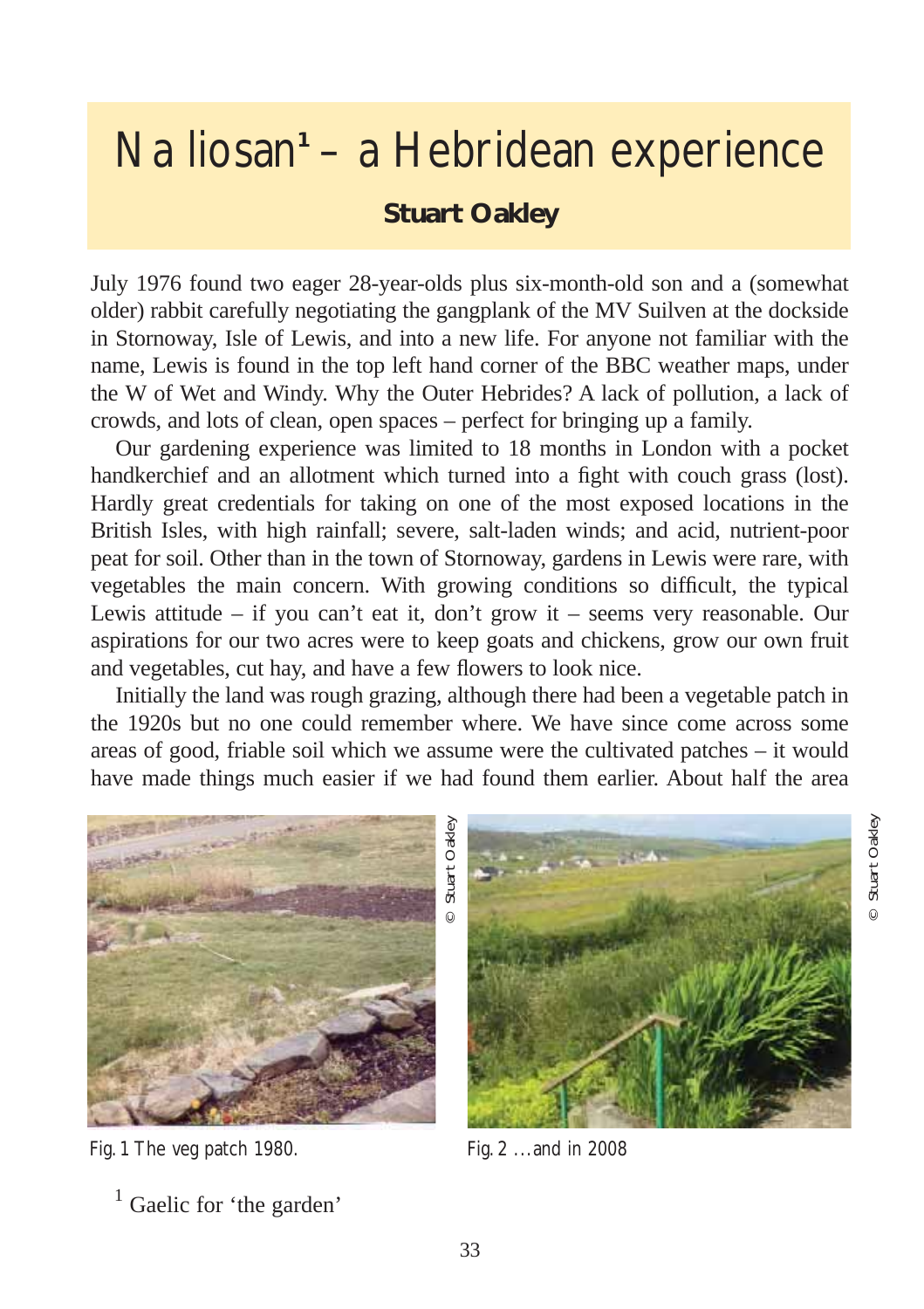Stuart Oakley © Stuart Oakley  $\circ$ 



Fig. 3 Looking closer, still no trees or gardens in sight.

slopes steeply with a southerly aspect, with the remaining flat area at the top of the hill. (Flat is a relative term, as I discovered recently when we had a greenhouse built.)

We have made numerous mistakes and consigned many plants to plant heaven, but we've slowly learned how to grow a garden, either by finding plants tolerant of the conditions, or by modifying the environment. About  $\frac{3}{4}$  acre is now growing well, mostly on the slope, and about 80% is flowers. We grow much of our own veg and some of our own fruit – but no goats or chickens.

Our first lesson was on the nature of the soil. We chose a random site in the centre of the slope for a potato plot, where it would catch the sun and drain well. It had a thin layer of peat and stones over boulder clay with nowhere more than a



Fig. 4 A harvest of plastic bottles, useful for protecting seedlings and transplants.

spade's depth of soil and, in places, with the boulders just under the surface. The soil was so poor that we harvested fewer tubers than we'd planted. We quickly learned the value of goat and chicken manure to improve the fertility of the soil and still use about a tonne a year (although it's cow manure now). Traditionally seaweed is used but it was hard to fit in seaweed collection with a full-time job, so we restrict ourselves to buying seaweed meal and extract to provide much needed trace elements.

Not all our soil is so stony but it is, being mainly peat, poor in nutrients, acidic and water retentive. And almost nowhere is there more than a spade's depth of soil. It has no crumb structure and sets into 'bricks' as it dries. We discovered this when a neighbouring crofter ploughed two plots for our vegetables and fruit and the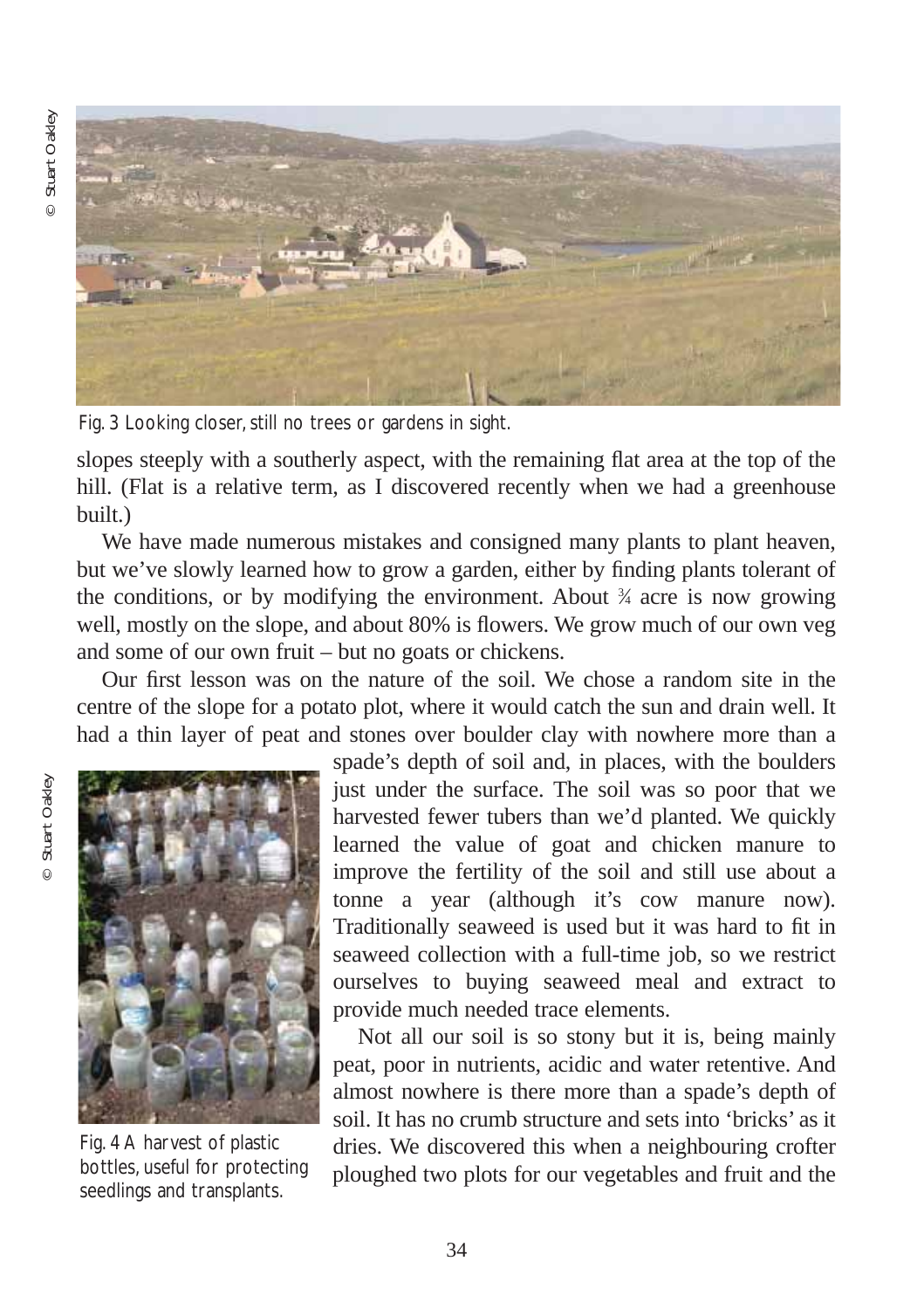turves stood on their edges as solid slabs of peat. We diligently chopped the turves into manageable pieces and laid them grass side down, worked the top surface to give us something vaguely looking like a tilth and planted. The next year we found the slabs were still slabs and some we could build with. It took years of cultivation to bring this land into a fine, rich, friable soil.

The second lesson was the power of the wind. We had brought a number of plants with us, so quickly dug a patch of (rocky) ground to the side of the house which is almost at the top of the hill. Now it is obvious in retrospect that winds get faster as you go up hill, and that buildings cause immense turbulence, so it was probably not the wisest site for these poor plants. Only two of several dozen made it through the first winter, a *Cortaderia richardii* and an



Fig. 5 Where we sit in shelter – pity about the lack of view.

unknown escallonia. These have become the parents of numerous offspring which we have used gratefully to provide shelter. Without having learned from our mistake we built a patio close by, to enjoy warm summer evening BBQs with our children. We did construct a raised perimeter bed to grow cherry plum ('tough as old boots' *Prunus cerasifera)* as shelter, but only one of the original twenty survives after 25 years, all of 50cm tall. Needless to say, the BBQs were not a great success, but the washing dries well if we can keep it on the line.

Winds tend to be stronger and more frequent in the winter, but gales can and do happen at any time in the year. One of the more heart-wrenching experiences is watching the newly transplanted cabbages spinning round in circles until they finally take off like helicopters in the wind. And storms in June effectively prevented any growth in the hedging for three years running.

Lesson number three was the weather. Being surrounded by the sea and so far north means that we get over 150cm of rain a year, probably more as the water tends to blow out of the rain gauge when it has more than an inch in it. Hoeing is ineffective as the weeds just root again in the damp soil, and we soon discovered that, on water-retentive peat which is waterlogged for much of the winter and wet for much of the summer, trying to dry hay with water rising around our wellies can be difficult. It doesn't always rain heavily, although there are a lot of days like that, but it is frequently damp – dreich is a good Scots word to describe it. If that isn't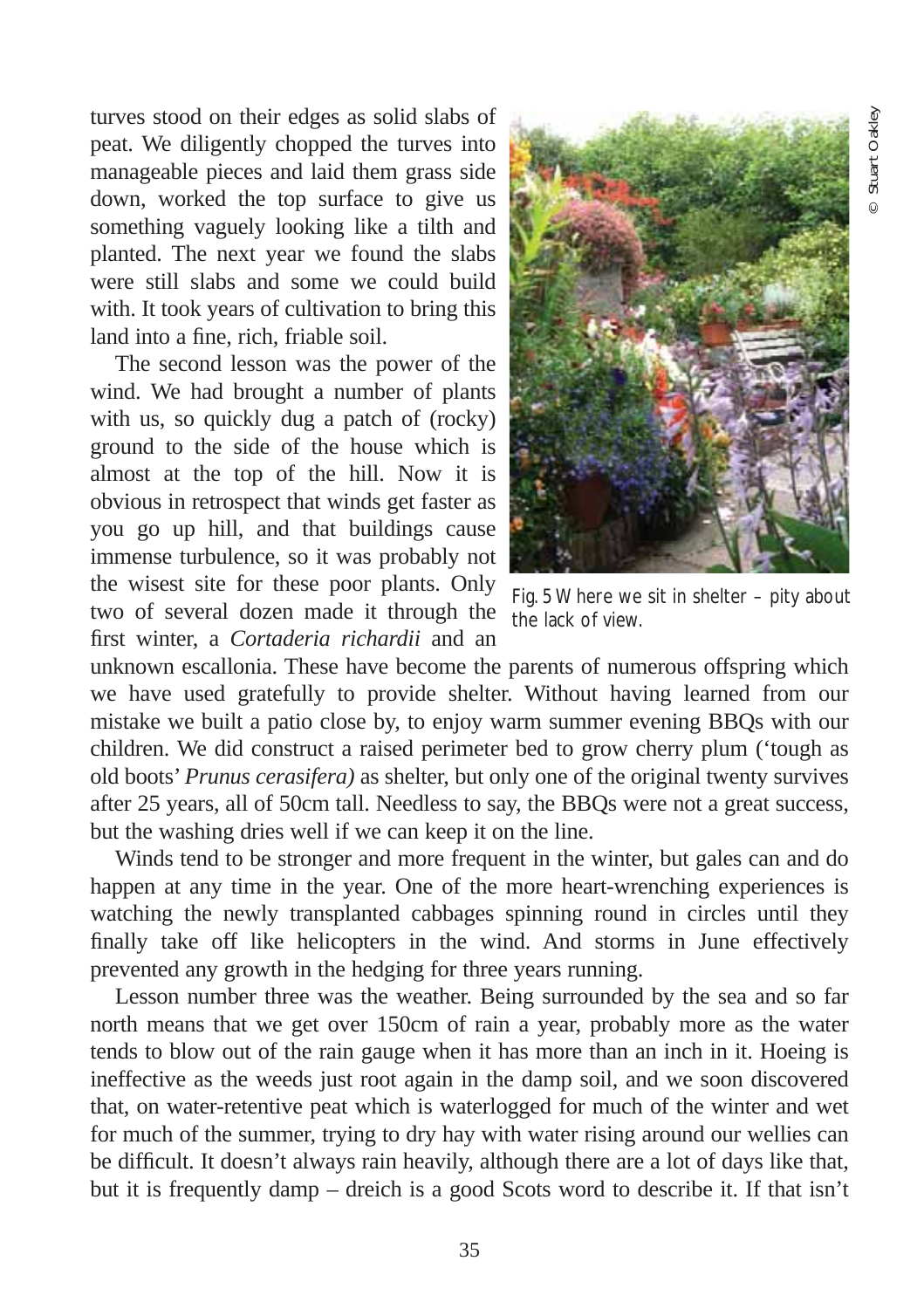

Fig, 6 Lily alley

enough to depress anyone, damp days also have heavy cloud cover which means that warmth and light levels are low. Our temperatures are generally much cooler in summer but, because of the sea, warmer in winter than most other parts of the UK, and getting warmer. Snow and even frost are relatively uncommon.

The fourth lesson was that a slope can make problems worse. Yes, a slope gives us a magnificent view, it quickly warms in sunshine, it drains well, and it is easy to walk down. But rain drains to the bottom forming permanent wetlands, the soil tends to wash down hill over winter, nutrients are quickly leached out, wind speed increases, and it is hard work walking up when you have forgotten the secateurs.

So, what have we learned from these lessons? Our first priorities were to get better fruit and vegetables. We needed to improve the soil and provide shelter. Cultivation, manure and

compost over many years have gone a long way to getting good soil, and sowing a green manure not only adds organic matter but also helps stop erosion in the winter. Now, when we dig over new land, the peat is chopped finely with a spade before compost and manure are added and this speeds up the transformation enormously. The initial digging, however, is very slow.

The problem with shelter is twofold. What will grow and where to put it. To be effective over any distance on a slope, a shelter belt would have to be very tall. This would take a long time, create shade, and increase the chance that the trees or shrubs would blow over. Trees of any kind are quite uncommon in the Hebrides, other than in sheltered sites, so our choices were limited. The only solution was to grow a hedge around each garden, creating a series of enclosed spaces. *Rosa rugosa* and unspecified willow are used by some, and they were the first we put in, spaced about 2m from the garden edges. Alder, Swedish whitebeam, hawthorn, rowan, sycamore and sitka spruce were the next (a cheap offer from a tree nursery) followed by *Cotoneaster lacteus* (a mistaken identification by an expert of a shrub my mother-in-law had given us), privet (rooted twigs from feeding stick insects), ash and broom. As we gained more experience we were able to increase the proportion of successful plants and buy those which we felt stood the best chances in our conditions. They include *Cotoneaster bullatus, Cortaderia richardii, Escallonia* (all from seedlings), *Fuchsia magellanica , Olearia traversii, O. virgata*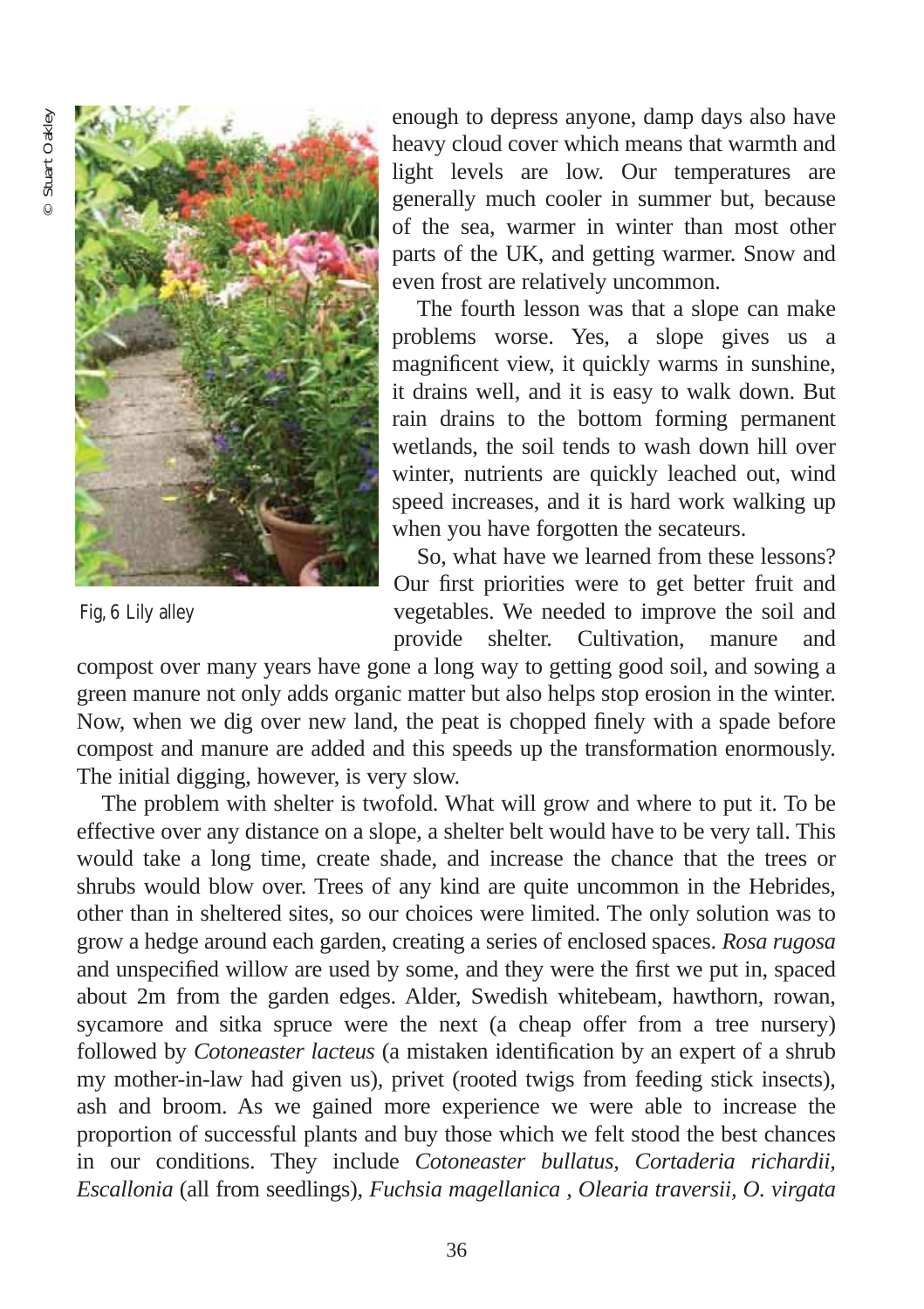var. *lineata* 'Dartonii', *O. macrodonta* (from cuttings), blackthorn, sea buckthorn (*Hippophae rhamnoides)*, white poplar, downy birch (*Betula pubescens)*, silver birch (*B. pendula)*, and larch*,* bought in. Newer additions, which we have great hopes for but are yet unproven, include guelder rose (*Viburnum opulus*), chokeberry (*Aronia melanocarpa)*, *Amelanchier canadensis, Brachyglottis rotundifolia, Spirea* 'Arguta' and *Ozothamnus rosmarinifolius.*.

Not all have been total successes. *Rosa rugosa* is limited in height but not in width. The willows and the olearia tend to grow so fast they blow over  $-$  a regime of coppicing for a few years allows better roots to develop and secure them. Some alders love wet places but most others do not, particularly sea buckthorn – it takes all the weather but only when it is growing in sand. Sitka spruce is badly windburnt in the winter and looks awful but grows well. There is a no-grow-zone of at least 1m around *Cortaderia richardii* owing to its scythe-like leaves. All take time to grow and some need a lot of protection when small.

For faster windbreaks we did resort to the plastic kind. However they are expensive and have a tendency to blow away, particularly in wet (i.e. soft) ground. I still recall going out in a force 10 to lay a 30m windbreak flat to stop it blowing away. Ever since, we guy each post in 3 directions. But these windbreaks do work, and give the real windbreaks a chance to grow. Almost as fast is to grow some tall herbaceous plants as they give protection during the summer. We have used peas, broad beans, lovage and Jerusalem artichokes in the veg patch, but best of all is bronze fennel. It grows quickly to form a 2m hedge in three or four years and, although the leaves die back, the woody stems remain to filter the wind in the winter months. We still use it in the veg gardens but more recently have been planting it as a shelter plant around new flower beds to protect the permanent hedge.

Even within the protected areas, the wind can cause fatal damage to newly transplanted plants. We soon learned that autumn planting of shrubs and trees was a recipe for disaster and now always plant in spring in the hope that they will form a good enough anchor to hold them in place for the winter. Even so it is not unknown for plants to take the aerial route



to the compost bin. Seeds are Fig. 7 Established through trial and error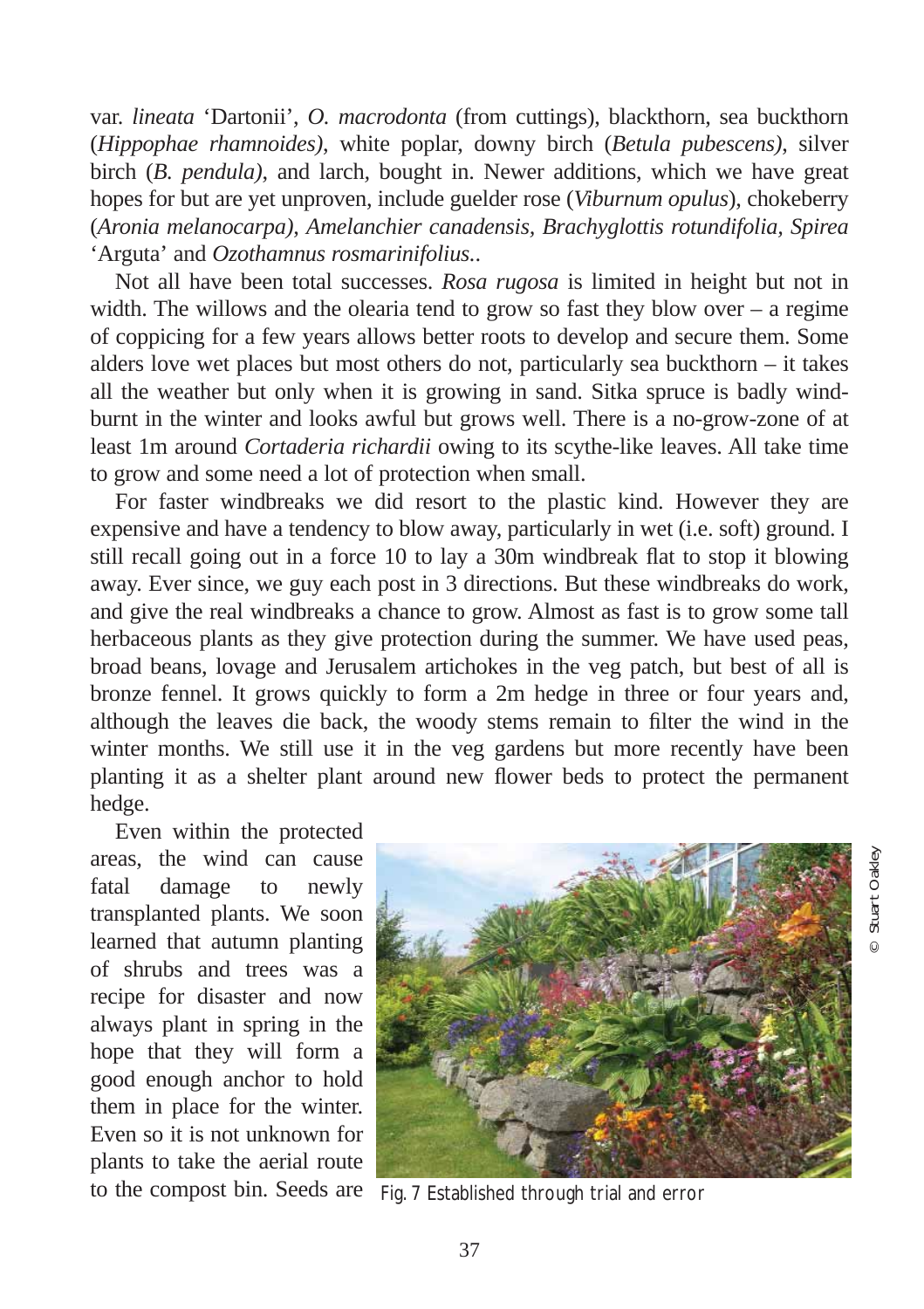

Fig. 8 Herbaceous bed, alder behind

rarely sown directly into the soil (root vegetables are an exception and they are protected by cloches) and the transplants, both flowers and veg, have a plastic bottle (minus top and bottom) placed over them. A word of caution here, sparrows find these ideal perches and take great delight in pecking the beetroot leaves.

On the subject of birds, they are a delight in the garden but they have their down side. Grass clippings, carefully spread between plants for weed suppression, are quickly raked through, burying the plants in the search for a worm. New plantings mean softer soil so the plant is excavated and left to die unless surrounded by a fence of sticks. White plant labels are like red rags, something to be instantly pulled from the ground and discarded. However, the birds produce a lot of guano which must be good for the garden.

About 20 years ago there was a change in our flower growing. Until then we had had the obligatory flower beds around the front of the house where exposure to the elements was greatest and where virtually none of the usual flowering plants would survive. By trial and error we had established *Persicaria affinis, Sedum spectabile, Crocosmia* 'Lucifer' (though we wage war on montbretia which grows just as well), a white fuchsia (probably *Fuchsia magellanica* 'Alba'), geranium (unknown), yellow loosestrife (*Lysimachia punctata)* and a couple of saxifrages, and we supplemented them in summer with alyssum and calendulas. But as the children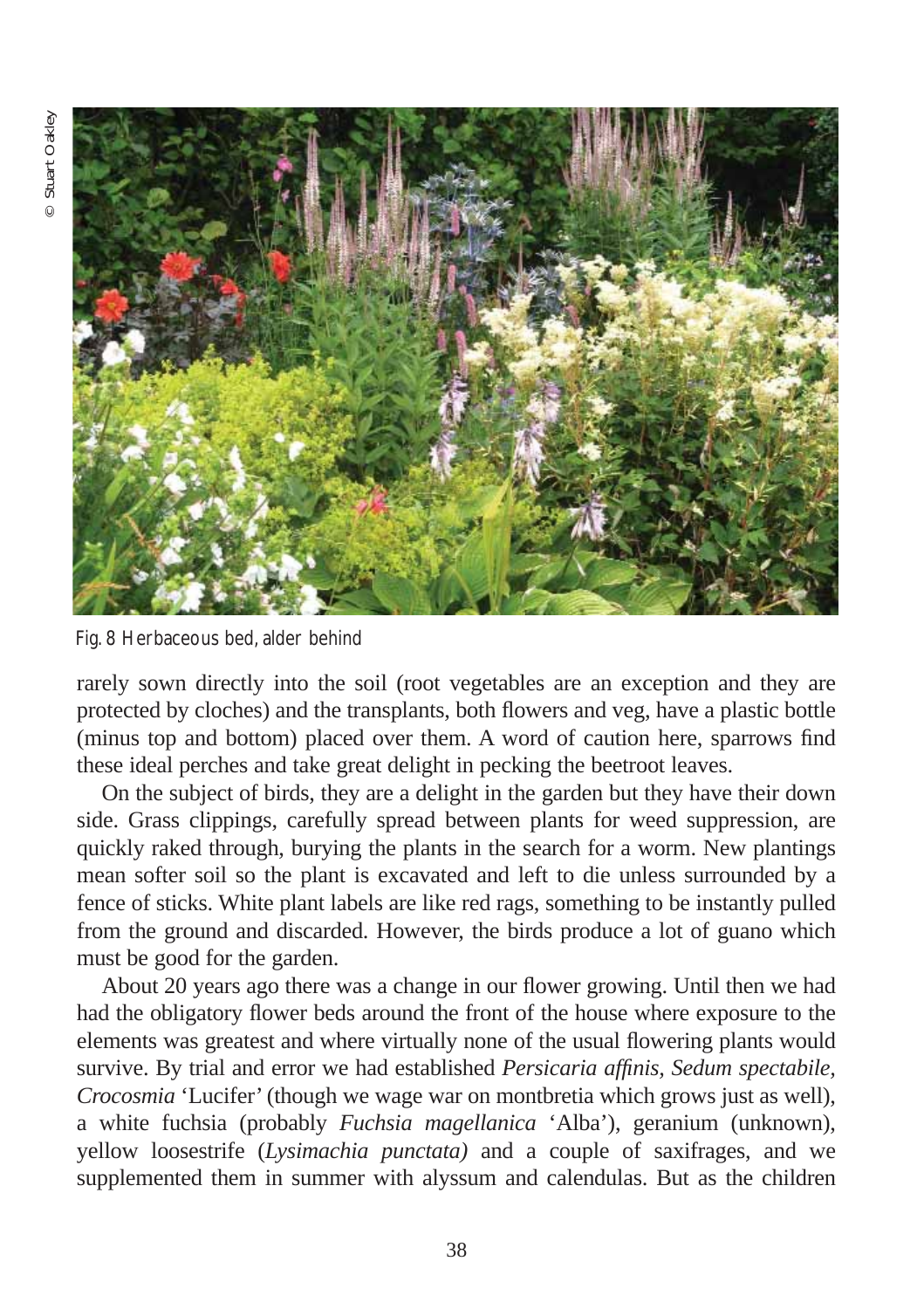

Fig. 9 Fennel hedge, note burn on the escallonia in front



Fig. 10 Same hedge showing the protected garden behind

started to get older and leave for university, we had more time to spend on the garden. The first project was a herbaceous border. The most sheltered site was above the original potato patch, but the ground was so thin and rocky that nothing would grow. A raised bed was the answer. With the extra protection and drainage we found that we could grow *Euphorbia griffithii* and *E. polychroma*, *Astrantia major*, Japanese anemones, *Ligularia dentata* 'Othello' and many others.

The second project was a mistake. After 15 years or so, we needed to find a new home for the soft fruit. The only sheltered site was at the drier end of the bottom of the hill. For 2 years potatoes were grown to clean the ground (a euphemism for a lot of hard work). The second summer was wet and all the tubers rotted in the ground: the fruit stayed where it was, and the patch became our first bog garden to house arum lily (*Zantedeschia aethiopica)*, *Meconopsis betonicifolia, M. napaulensis, Eupatorium purpureum,* several astilbes of different colours*, Persicaria microcephala* 'Red Dragon', day lilies and several thalictrums – all of which liked the extra moisture and shelter, but were able to survive if the rains stopped.

After these developments, others have followed as we have learned more, needed less land for hay, and became, well, more obsessional. Some projects were carefully planned and slow to implement, giving time for windbreaks to grow to give some protection from the outset, such as the lily-rich (second) patio with our only surviving ceanothus. Others were developed more quickly so fennel was incorporated into the planting scheme for quick protection, to be removed later when the hedge – spirea, fuchsia or escallonia – had grown sufficiently. Some were accidents, such as the trailer of manure which stalled on the drive and emptied to the side (we traded hay for manure). It was spread, covered and left for two years before uncovering to make a new bed where restios, hydrangeas and *Primula vialii* stand out. Some were desperation, like the area of rushes in the hay field that we could not kill. Three years of black plastic did the job, but as we didn't need the hay